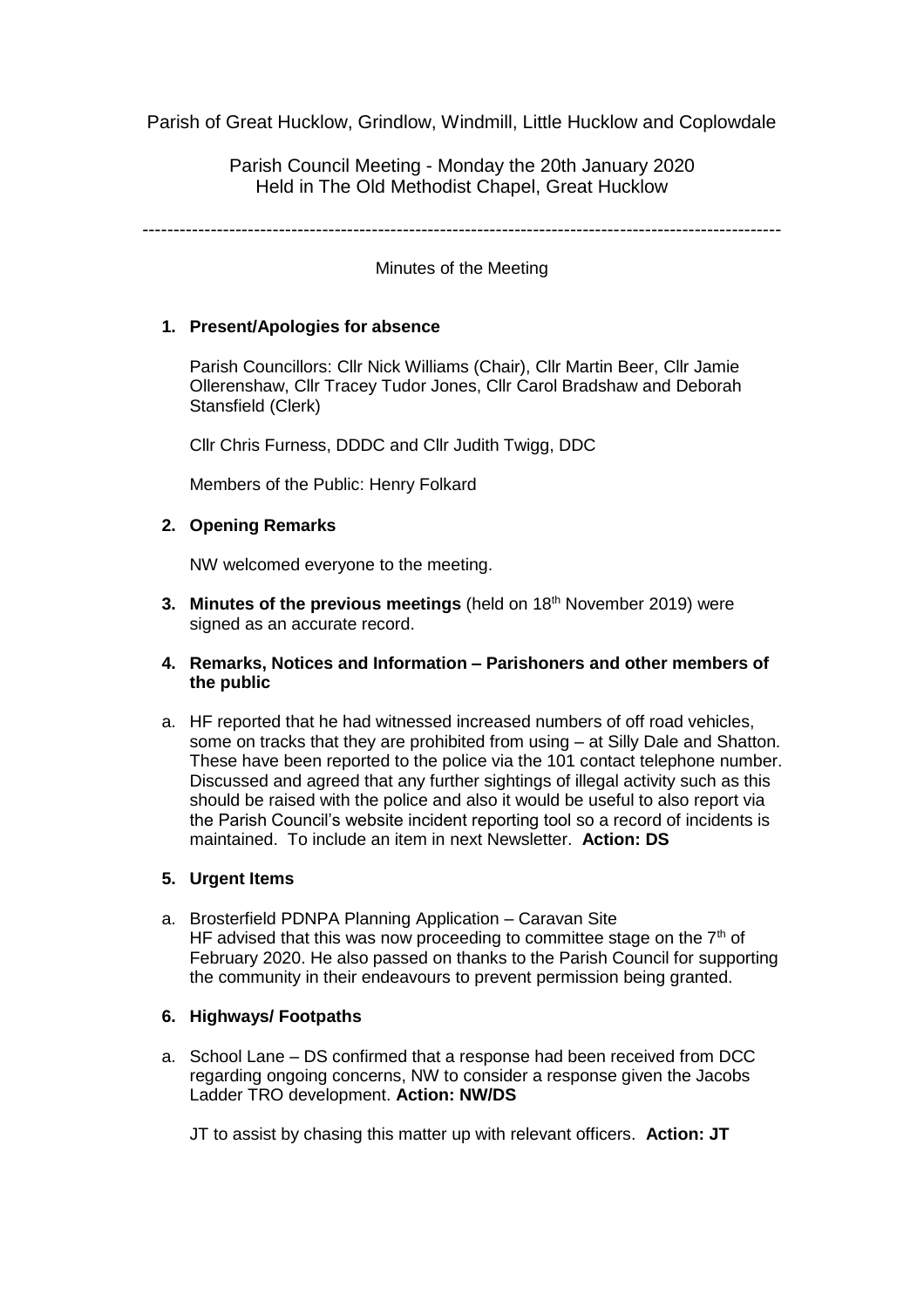- b. Silence Heritage Site NW advised that this remains closed, awaiting outcome of the PDNPA report. Ongoing.
- c. Road between Little Plumpton Cottage and Bretton NW advised that DCC are awaiting the PDNPA report before taking any decisions regarding repairs to the road. Ongoing.

NW also advised that HERAS fencing that has been removed (presumably by motorcyclists) has been reported to DCC.

- d. Heavy vehicles Little Hucklow DS advised the new signage suggested by DCC. This was discussed and agreed that this would help instruct traffic approaching from the Tideswell direction, however, similar signage needs to be erected near the junction from the Bradwell direction too. DS to request. **Action: DS**
- e. Camphill Lane further subsidence a wall just below where previous repair works were carried out appears to be coming away from the road bed. Andy Yates, DCC has advised that this will be repaired when current stabilisation works have been completed at Abney. Ongoing.
- f. Abney Road Collapse DCC have provided an update on current works. Stabilisation of the road is now taking place and expected to be completed within 2/3 weeks. Long term repair of the collapse is awaiting confirmation of funding from Central Government. Ongoing.
- g. Grindlow potential water leak TTJ had previously reported a potential water leak near Greenacre in Grindlow and has contacted Severn Trent Water Authority. JO to test for chlorine to try to identify source. **Action: JO**

JT agreed to pursue this on our behalf via the relevant officers. **Action: JT**

## **7. District and County Councillor Reports**

- a. The Causeway (Grindlow) and Dirty Lane (Great Hucklow) Discussed further deterioration of the Causeway and in addition the very poor state of Dirty Lane particularly now there was diversionary activity through the villages due to the Abney and Bretton road closures. JT agreed to continue to pursue this by ensuring that this was included in the DCC 20/21 budget allocation for this type of work. **Action: JT**
- b. High Rake

CF advised that sales such as this had been discussed at the recent PDNPA Performance and Resources Committee and agreement had been reached to form a Scrutiny Committee (4 members). This committee will be asking the Parish Council for input and opinions specifically regarding the proposed sale of High Rake, current disposal policy, communications to locals and the general way this was expedited. It is anticipated that this will be a three month process. NW confirmed that the Parish Council is very happy to provide information on this and looks forward to hearing from the committee.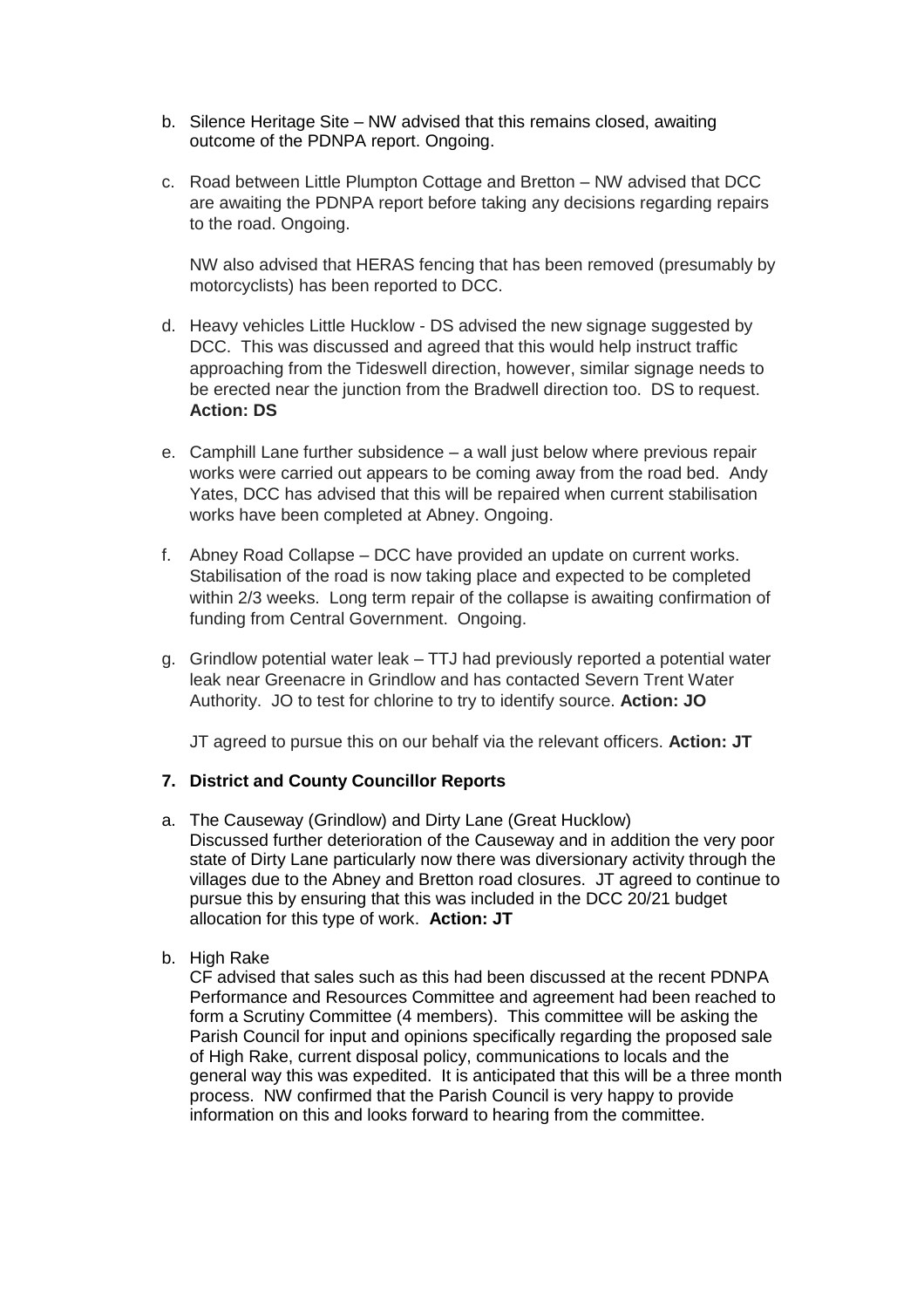MB raised the issue of the recent review of Parish Plans and the insufficient time given for completion by Parishes, more effective communication would have been beneficial in this instance too.

HF had previously suggested that High Rake should now be declared as an Open Access area with public footpaths being reinstated. Letter to PDNPA to be drafted. Outstanding. **Action: NW/DS**

c. Green Bin Garden Waste Collections CF confirmed that a system of charging for green bin collections will be introduced in April 2021. The cost (per bin) will be £50 pa, in the first year this will be discounted to £35 if payment is received by December 31<sup>st</sup> 2020.

## **8. Mining Committee**

JO gave an update on activities: -

- a. JO advised that he understands that the PDNPA report is being discussed with BFL this month prior to general release. JO to contact PDNPA for a status update. **Action: JO**
- b. No date has yet been agreed for the next mines meeting.

## **9. Actions Arising from Previous Minutes**

- a. Parish owned Land Registration DS advised that Land Registry have now rejected our application to register The Green, Great Hucklow because insufficient evidence has been supplied. A refund has been received for the fee paid. Discussed and agreed that the Parish Council now needs to take legal advice before pursuing again. Resolved that a further budget allocation of £500 is to be made in the 20/21 budget. **Action: DS**
- b. Snow Warden Service 2019/20 DS advised that all necessary forms had now been submitted to DCC. JO confirmed that we have plenty of grit salt in stock for/if the bad weather occurs this year.
- c. Windmill Neighbourhood Watch Signage DS advised that a sign for the country end sign post would be in the region of £30 including VAT. Councillors resolved that this should be purchased and cost found from our Contingency fund. **Action: DS**
- d. Croft Corner, Great Hucklow, lamp post removal of rubble and barriers and filling of a hole caused by repair work has now been completed.

#### **10. Correspondence and Circulars**

All correspondence/circulars received had been circulated to Councillors on receipt. Items of interest as follows: -

Items for Newsletter: -

- Derbyshire Dales Community Forum, Bakewell  $29<sup>th</sup>$  January 2020
- Peak District National Park Foundation projects receive first funding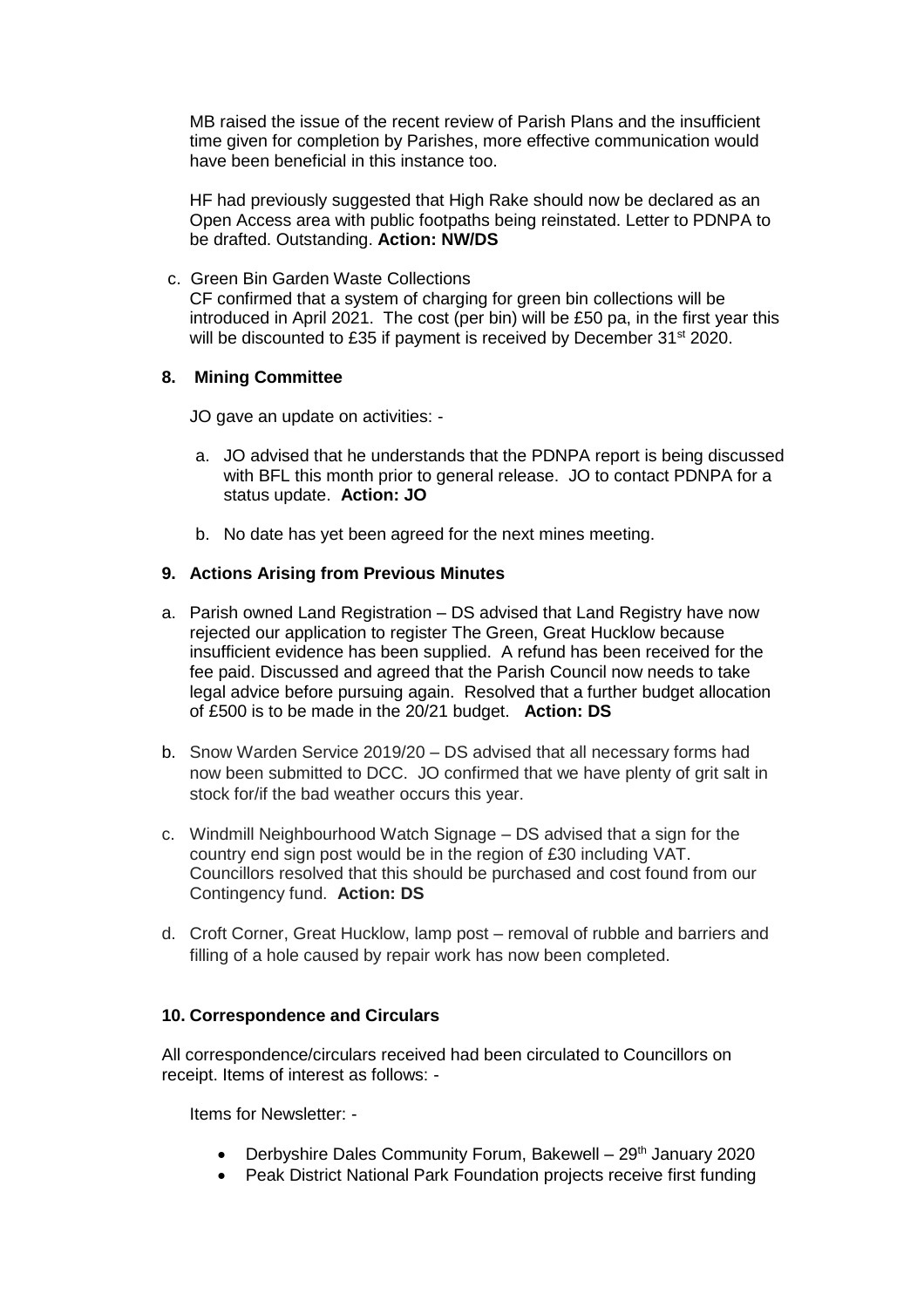- PDNPA Summary from the John Muir Awards and Year of Green Action
- PDNPA -Volunteers plant Sphagnum Moss Staffordshire Moorland
- Hucklow Players a programme from the 1964 play "Henry came to Tideswell" has been returned to the village after 56 years.

## **11. Finance**

- a. Bank Current Account Balance £2888.83 as at 31 12 19 statement. Spreadsheet detailing all transactions was circulated at the meeting.
- b. Payments outstanding:
	- £250.00 + VAT 2Commune, website hosting and maintenance 20/21

Payments made since last meeting: -

- £30.00 Land Registry, The Green, Great Hucklow
- £680.00 Clerk salary
- £32.00 HMRC, tax on Clerk salary
- RBL £105, sale of poppies

Credits received: -

- £30.00 Land Registry, The Green Great Hucklow
- £36.00 in respect of sale of poppies
- £164.20 VAT refund
- c. 2020- 21 Budget and Precept Copies of proposed budget and explanatory notes was circulated to all Councillors. Discussed and resolved to increase the precept by 10% for the forthcoming financial year. **Action: DS**
- d. Wild Flowers/Bulb Planting at entrances to villages –There were discussions around an alternative idea of planting flowers in planters. DS to chase wild flower recommendations from PDNPA. Outstanding. **Action: DS**

NW advised that he had now begun to contact the owners of the land for their permission at the sites being considered for planting. DS to contact DCC re the land at the bottom of Dirty Lane. **Action: NW/DS**

Feedback from local residents also to be taken into consideration. To be included in the Newsletter. **Action: DS**

e. Mowing Contracts – 2020 - 2022

DS advised that she had now received quotations to extend for a further 3 year period from both existing contractors. Costs and revisions to specification were discussed and Councillors resolved that the quoted prices should be accepted. DS to advise contractors and draw up new contract documentation. **Action: DS**

f. NALC Financial Regulations Revision DS advised that she and NW had now reviewed the proposed changes. DS to circulate to Councillors in order that they could review prior to the next meeting. **Action: DS**